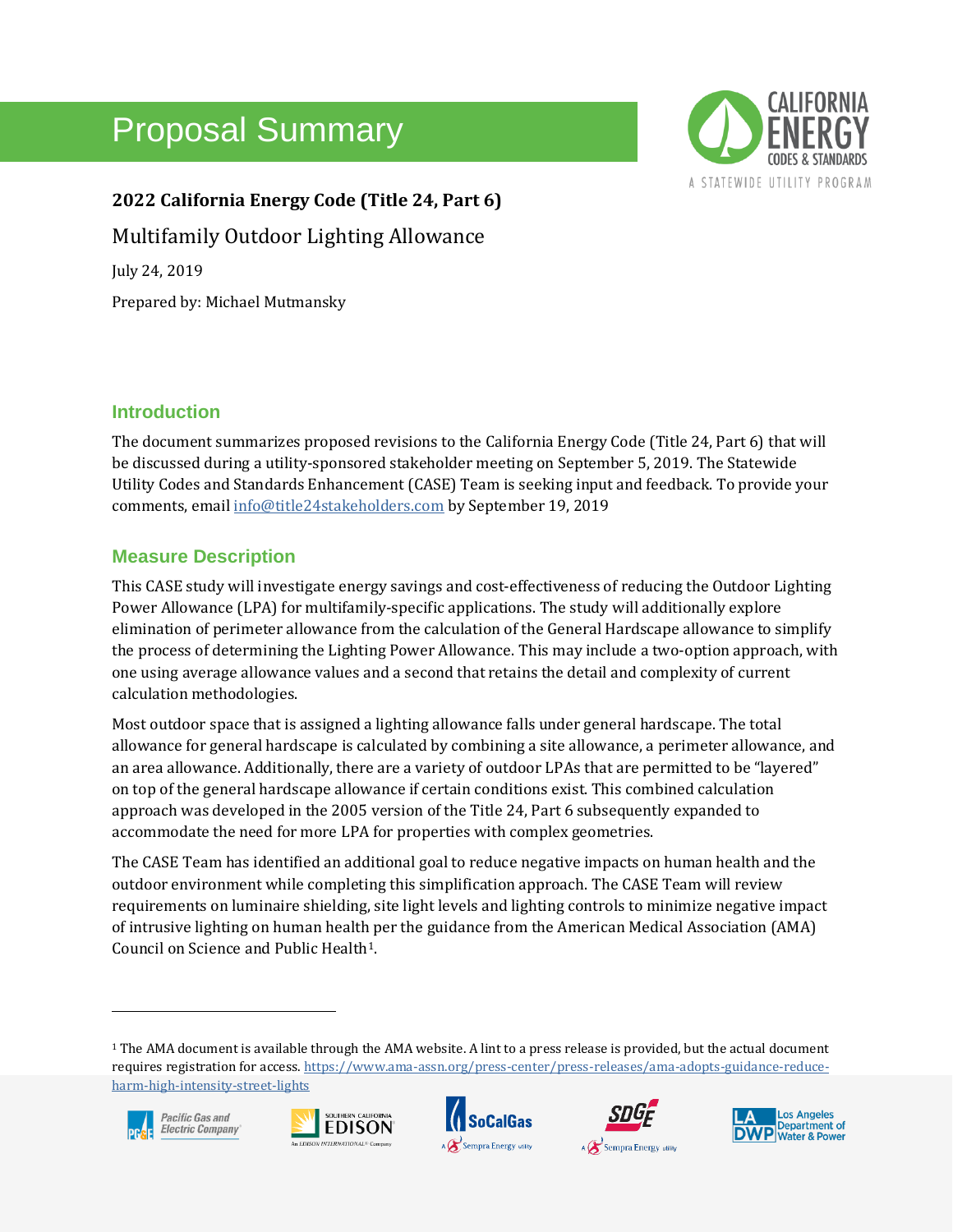The CASE Team proposes the following steps, subject to research and consultation with experts on light and health:

- Simplify the "Site + Perimeter + Area" approach in Table 140.7-A into a "Site + Area" method and alternatively a "Per Unit" or "Per Space" approach to account for very small multifamily properties.
- Evaluate the requirements for the BUG system to determine if adjustments are needed to substantially reduce the light trespass into residence windows.
- Create different lighting controls requirements from those in Section 130.2 to specifically address the concerns for lighting surrounding residences. This will target more aggressive light level cutbacks during non-activity periods.
- Consider language that will require either late night color temperature reduction or considerable site light level setbacks to eliminate most of the blue wavelength light that is considered the most harmful for human health.

# **Draft Code Language**

The Energy Commission plans to create a multifamily chapter for inclusion in 2022 Title 24, Part 6. The multifamily chapter will draw from the appropriate sections of the 2019 residential and nonresidential Standards. The Statewide CASE Team uses the language and section numbering from residential and nonresidential Standards and Reference Appendices to show the proposed changes below. Changes to the 2019 documents are marked with red underlining (new language) and strikethroughs (deletions). These changes are specific to multifamily buildings and not indicative of changes that apply to residential or nonresidential buildings.

# **SECTION 130.2 – OUTDOOR LIGHTING CONTROLS AND EQUIPMENT**

Nonresidential, high-rise residential Multifamily and hotel/motel buildings shall comply with the applicable requirements of Sections 130.2(a) through 130.2(c).

## (a) **RESERVED**

- (b) **Luminaire Cutoff Requirements.** All outdoor luminaires of 6,200 initial luminaire lumens or greater, shall comply with Backlight, Uplight, and Glare (collectively referred to as "BUG" in accordance with IES TM-15- 11, Addendum A) requirements as follows:
	- 1. Maximum zonal lumens for Backlight, Uplight, and Glare shall be in accordance with Title 24, Part 11, Section 5.106.8.

## And

**1.** Maximum zonal lumens for Glare shall be in accordance with TABLE 130.2-A.

**EXCEPTION 1 to Section 130.2(b):** Signs.

**EXCEPTION 2 to Section 130.2(b):** Lighting for building facades, public monuments, statues, and vertical surfaces of bridges.

**EXCEPTION 3 to Section 130.2(b):** Lighting not permitted by a health or life safety statute, ordinance, or regulation to be a cutoff luminaire.

**EXCEPTION 4 to Section 130.2(b):** Temporary outdoor lighting**.**

**EXCEPTION 5 to Section 130.2(b):** Replacement of existing pole mounted luminaires in hardscape areas meeting all of the following conditions:

- A. Where the existing luminaire does not meet the luminaire BUG requirements in Section 130.2(b); and
- B. Spacing between existing poles is greater than six times the mounting height of the existing luminaires; and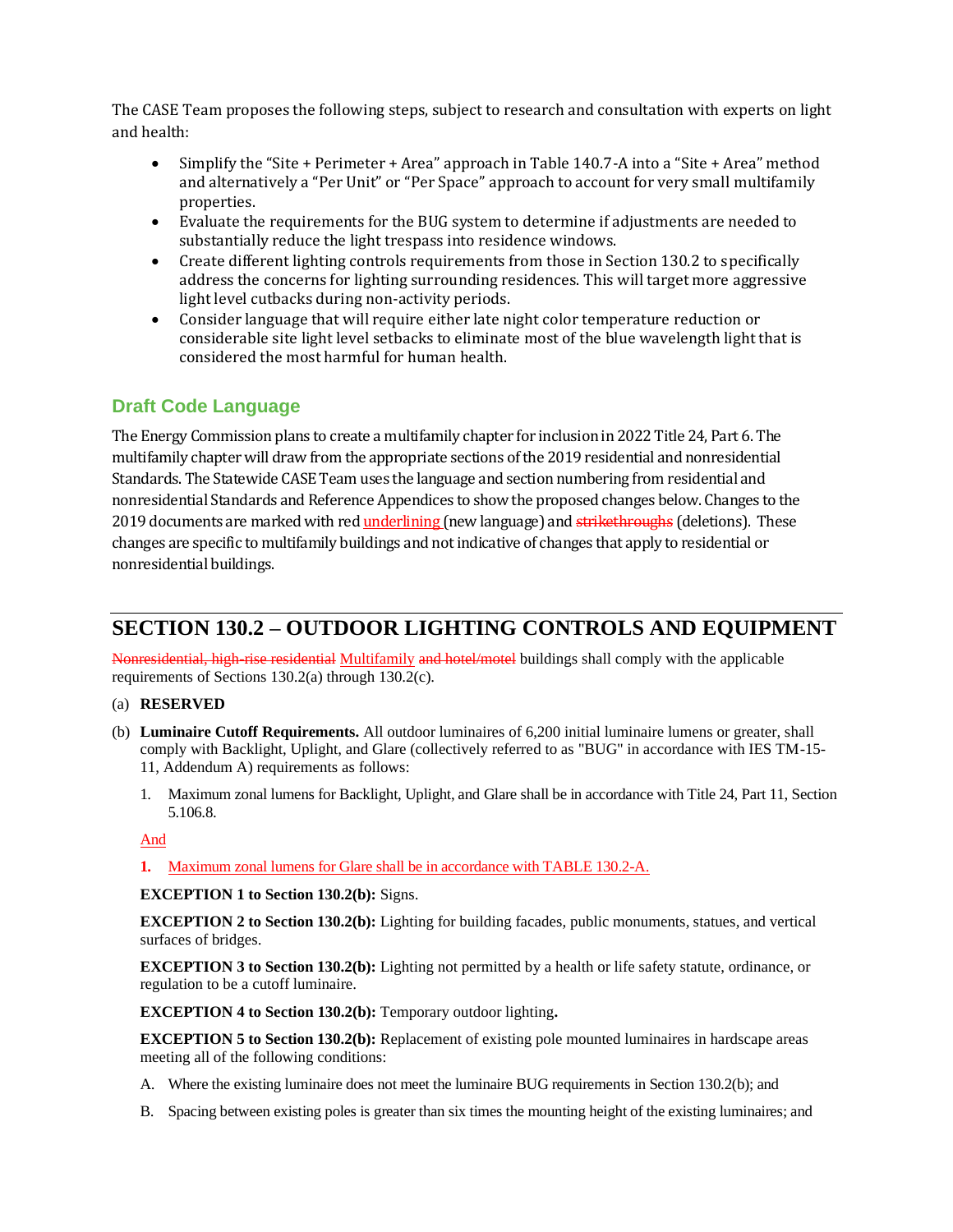- C. Where no additional poles are being added to the site; and
- D. Where new wiring to the luminaires is not being installed; and
- E. Provided that the connected lighting power wattage is not increased.

**EXCEPTION 6 to Section 130.2(b):** Luminaires that illuminate the public right of way on publicly maintained (roadways, sidewalks, and bikeways that are owned or maintained by the public municipality or utility).

**EXCEPTION 7 to Section 130**.**2(b):** Outdoor lighting attached to a high-rise residential or hotel/motel building and separately controlled from the inside of a dwelling unit or guest room.

(c) **Controls for Outdoor Lighting.** Outdoor lighting shall be independently controlled from other electrical loads, and the controls for outdoor lighting shall meet the following functional requirements:

**EXCEPTION 1 to Section 130.2(c):** Outdoor lighting not permitted by a health or life safety statute, ordinance, or regulation to be turned OFF or reduced.

**EXCEPTION 2 to Section 130.2(c):** Lighting in tunnels required to be illuminated 24 hours per day and 365 days per year.

1. **Daylight Availability.** All installed outdoor lighting shall be controlled by a photo control, astronomical time-switch control, or other control capable of automatically shutting OFF the outdoor lighting when daylight is available.

#### 2. **Automatic Scheduling Controls.**

- A. Automatic scheduling controls shall be capable of reducing the outdoor lighting power by at least  $\frac{50}{9}$ [insert revised number per new calculations] percent and no more than 90 percent, and separately capable of turning the lighting OFF, during scheduled unoccupied periods.
- B. Automatic scheduling controls shall allow scheduling of a minimum of two nighttime periods with independent lighting levels, and may include an override function that turns lighting ON during its scheduled dim or OFF state for no more than two hours when an override is initiated.
- C. Acceptance tests of outdoor lighting controls shall verify the scheduled occupied and unoccupied periods, as specified in Section 130.4(a)6.
- D. Automatic scheduling controls shall be installed for all outdoor lighting, and may be installed in combination with motion sensing controls or other outdoor lighting controls.

#### 3. **Motion Sensing Controls.**

- A. Motion sensing controls shall be capable of reducing the outdoor lighting power of each controlled luminaire by at least 50 [insert revised number per new calculations] percent and no more than 90 percent, and separately capable of turning the luminaire OFF, during unoccupied periods.
- B. Motion sensing controls shall be capable of reducing the lighting to its dim or OFF state no longer than 15 minutes after the area has been vacated, and of returning the lighting to its ON state when the area becomes occupied.
- C. No more than 1,500 watts of lighting power shall be controlled by a single sensor.
- D. Motion sensing controls shall be installed for the following luminaires, and may be installed for other outdoor lighting and in combination with other outdoor lighting controls:
	- i. Outdoor luminaires other than Building Façade, Ornamental Hardscape,  $or$  Outdoor Dining,  $or$ Outdoor Sales Frontage lighting, where the bottom of luminaire is mounted 24 feet or less above grade; and,
	- ii. Outdoor wall mounted luminaires installed for Building Façade, Ornamental Hardscape or Outdoor Dining lighting that have a bilaterally symmetric distribution as described in the IES Handbook (typically referred to as "wall packs") mounted 24 feet above grade or lower.

**EXCEPTION 1 to Section 130.2(c)3**: Luminaires with a maximum rated wattage of 40 [insert revised number per new calculations] watts each are not required to have motion sensing controls.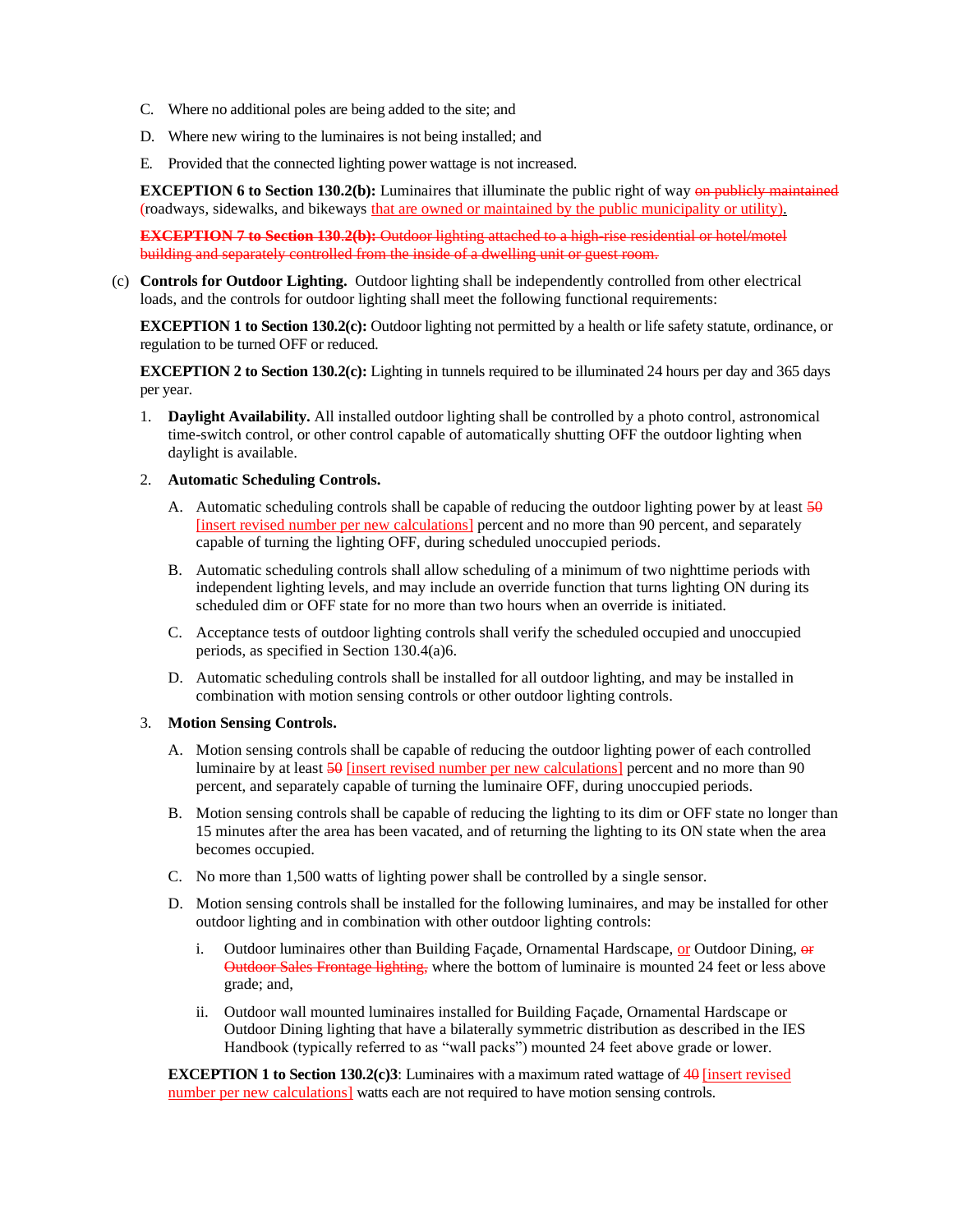**EXCEPTION 2 to Section 130.2(c)3:** Applications listed as Exceptions to Section 140.7(a) are not required to have motion sensing controls.

**EXCEPTION 3 to Section 130.2(c)3:** Lighting subject to a health or life safety statute, ordinance, or regulation may have a minimum time-out period longer than 15 minutes or a minimum dimming level above 50 percent when necessary to comply with the applicable law.

**NOTE:** Authority: Sections 25213, 25218, 25218.5, 25402 and 25402.1, Public Resources Code. Reference: Sections 25007, 25008, 25218.5, 25310, 25402, 25402.1, 25402.4, 25402.5, 25402.8, and 25943, Public Resources Code.

| TABLE 130.2-A BUG GLARE RATING MAXIMUM REOUIREMENTS PER LIGHTING ZONE |                      |           |                 |     |                |  |  |
|-----------------------------------------------------------------------|----------------------|-----------|-----------------|-----|----------------|--|--|
|                                                                       | <b>Lighting Zone</b> |           |                 |     |                |  |  |
|                                                                       | LZ0                  | LZ1       | LZ <sub>2</sub> | LZ3 | LZ4            |  |  |
| Maximum Allowable G<br>Rating                                         | N/A                  | <u>G0</u> | G1              | G1  | G <sub>2</sub> |  |  |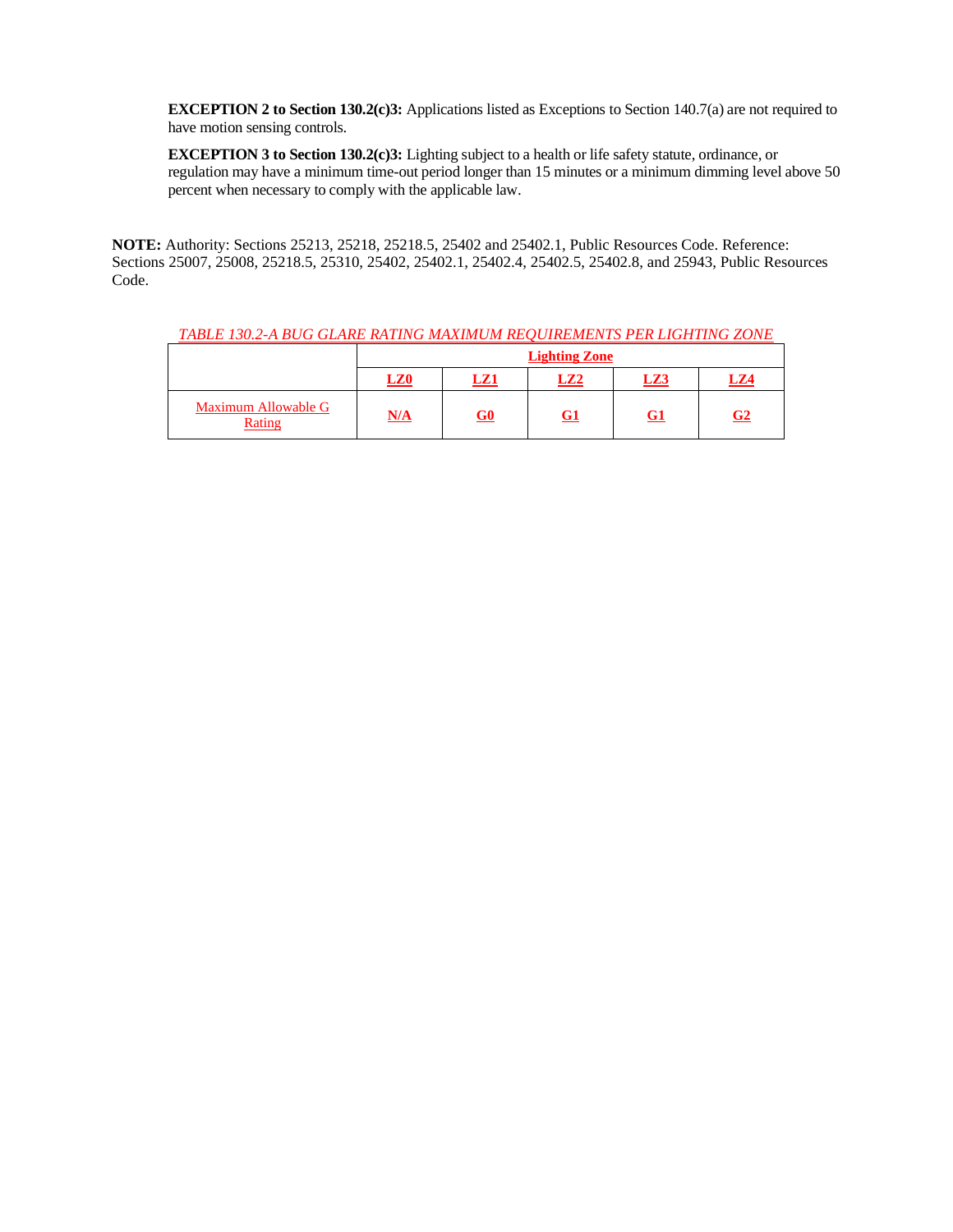# **SECTION 140.7 – PRESCRIPTIVE REQUIREMENTS FOR OUTDOOR LIGHTING**

(a) An outdoor lighting installation complies with this section if it meets the requirements in Subsections (b) and (c), and the actual outdoor lighting power installed is no greater than the allowed outdoor lighting power calculated under Subsection (d). The allowed outdoor lighting shall be calculated according to Outdoor Lighting Zone in Title 24, Part 1, Section 10-114.

**EXCEPTIONS to Section 140.7(a):** When more than 50 percent of the light from a luminaire falls within one or more of the following applications, the lighting power for that luminaire shall be exempt from Section 140.7:

- 1. Temporary outdoor lighting.
- 2. Lighting required and regulated by the Federal Aviation Administration, and the Coast Guard.
- 3. Lighting for public streets, roadways, highways, and traffic signage lighting, including lighting for driveway entrances occurring in the public right-of-way owned or maintained by the local municipality or utility.
- 4. Lighting for sports and athletic fields, and children's playgrounds.
- 5. Lighting for industrial sites, including but not limited to, rail yards, maritime shipyards and docks, piers and marinas, chemical and petroleum processing plants, and aviation facilities.
- 6. Lighting of public monuments.
- 7. Lighting of signs complying with the requirements of Sections 130.3 and 140.8.
- 8. Lighting of stairs, wheelchair elevator lifts for American with Disabilities Act (ADA) compliance, and ramps that are other than parking garage ramps.
- 9. Landscape lighting.
- 10. In theme parks: outdoor lighting only for themes and special effects.
- 11. Lighting for outdoor theatrical and other outdoor live performances, provided that these lighting systems are additions to area lighting systems and are controlled by a multiscene or theatrical cross-fade control station accessible only to authorized operators.
- 12. Outdoor lighting systems for qualified historic buildings, as defined in the California Historic Building Code (Title 24, Part 8), if they consist solely of historic lighting components or replicas of historic lighting components. If lighting systems for qualified historic buildings contain some historic lighting components or replicas of historic components, combined with other lighting components, only those historic or historic replica components are exempt. All other outdoor lighting systems for qualified historic buildings shall comply with Section 140.7.
- (b) **Outdoor Lighting Power Trade-offs.** Outdoor lighting power trade-offs shall be determined as follows:
	- 1. Allowed lighting power determined according to Section 140.7(d)1 for general hardscape lighting allowance may be traded to specific applications in Section 140.7(d)2, provided the hardscape area from which the lighting power is traded continues to be illuminated in accordance with Section 140.7(d)1A.
	- 2. Allowed lighting power determined according to Section 140.7(d)2 for additional lighting power allowances for specific applications shall not be traded between specific applications, or to hardscape lighting in Section 140.7(d)1.
	- 3. Trading off lighting power allowances between outdoor and indoor areas shall not be permitted.
- (c) **Calculation of Actual Lighting Power.** The wattage of outdoor luminaires shall be determined in accordance with Section 130.0(c).
- (d) **Calculation of Allowed Lighting Power.** The allowed lighting power shall be the combined total of the sum of the general hardscape lighting allowance determined in accordance with Section 140.7(d)1, and the sum of the additional lighting power allowance for specific applications determined in accordance with Section 140.7(d)2.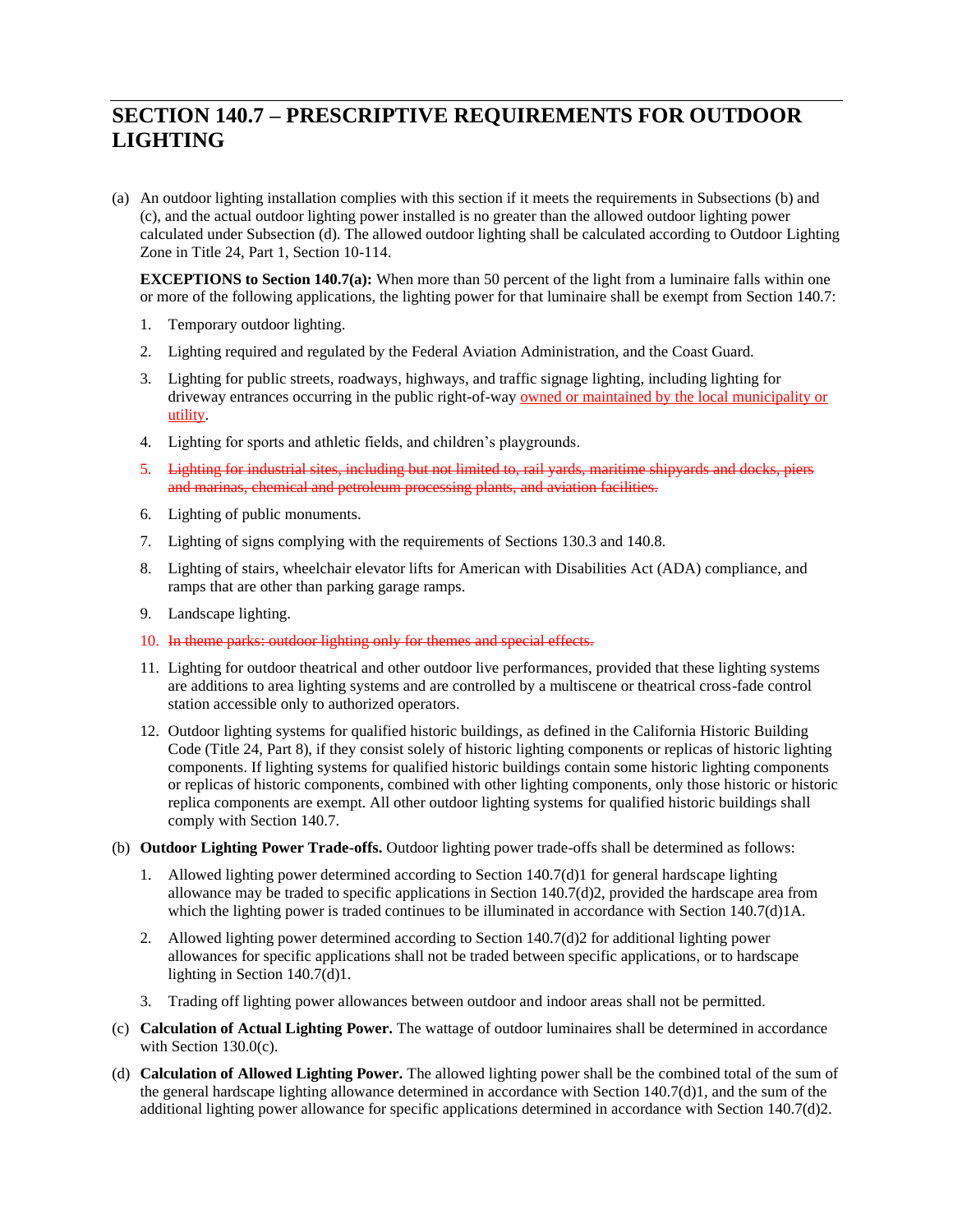- 1. **General Hardscape Lighting Allowance.** Determine the general hardscape lighting power allowances as follows:
	- A. The general hardscape area of a site shall include parking lot(s), roadway(s), driveway(s), sidewalk(s), walkway(s), bikeway(s), plaza(s), bridge(s), tunnel(s), and other improved area(s) that are illuminated. In plan view of the site, determine the illuminated hardscape area, which is defined as any hardscape area that is within a square pattern around each luminaire or pole that is ten times the luminaire mounting height with the luminaire in the middle of the pattern, less any areas that are within a building, beyond the hardscape area, beyond property lines, or obstructed by a structure. The illuminated hardscape area shall include portions of planters and landscaped areas that are within the lighting application and are less than or equal to 10 feet wide in the short dimensions and are enclosed by hardscape or other improvement on at least three sides. Multiply the illuminated hardscape area by the Area Wattage Allowance (AWA) from Table 140.7-A for the appropriate Lighting Zone.
	- B. Determine the perimeter length of the general hardscape area. The total perimeter shall not include portions of hardscape that is not illuminated according to Section 140.7(d)1A. Multiply the hardscape perimeter by the Linear Wattage Allowance (LWA) for hardscape from Table 140.7-A for the appropriate lighting zone. The perimeter length for hardscape around landscaped areas and permanent planters shall be determined as follows:
		- **i.** Landscaped areas completely enclosed within the hardscape area, and which have a width or length less than 10 feet wide, shall not be added to the hardscape perimeter length.
		- ii. Landscaped areas completely enclosed within the hardscape area, and which width or length is a minimum of 10 feet wide, the perimeter of the landscaped areas or permanent planter shall be added to the hardscape perimeter length.
		- iii. Landscaped edges that are not abutting the hardscape shall not be added to the hardscape perimeter length.
	- C. Determine the Initial Wattage Allowance (IWA) for general hardscape lighting from Table 140.7-A for the appropriate lighting zone. The hardscape area shall be permitted one IWA per site.
	- D. The general hardscape lighting allowance shall be the sum of the allowed watts determined from (A),  $(B)$  and  $(C)$  above.
- 2. **Additional Lighting Power Allowance for Specific Applications.** Additional lighting power for specific applications shall be the smaller of the additional lighting allowances for specific applications determined in accordance with [TABLE 140.7-B](#page-6-0) for the appropriate lighting zone, or the actual installed lighting power meeting the requirements for the allowance.

**NOTE:** Authority: Sections 25213, 25218, 25218.5, 25402 and 25402.1, Public Resources Code. Reference: Sections 25007, 25008, 25218.5, 25310, 25402, 25402.1, 25402.4, 25402.5, 25402.8, and 25943, Public Resources Code.

*[Some cells in Tables 140.7 A and B will be removed. All numbers that remain will be revised based on the new calculations. The cells to be removed are illustrated below.]*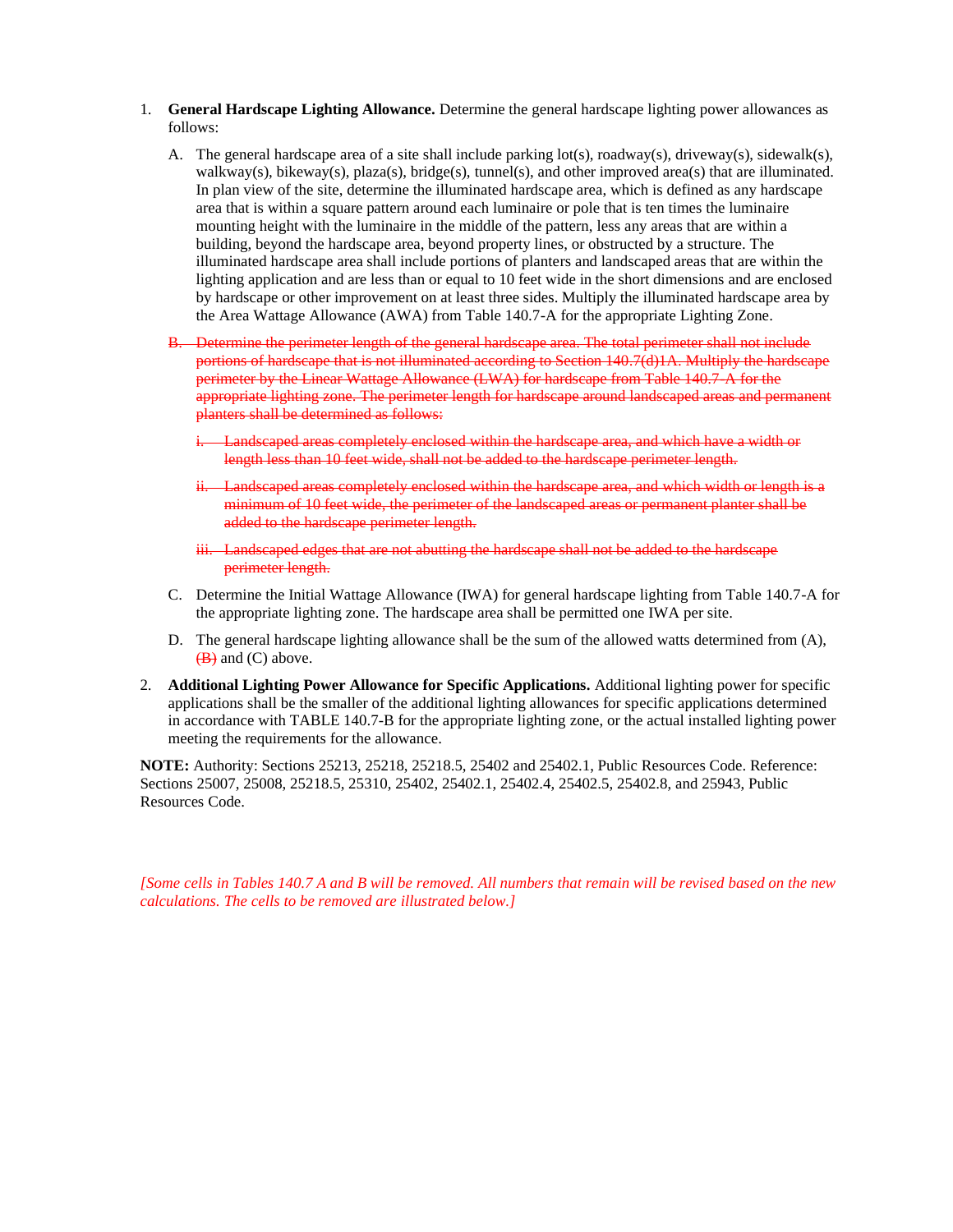## *TABLE 140.7-A GENERAL HARDSCAPE LIGHTING POWER ALLOWANCE*

| IKEVISE ALL KEMAINING VALUES DASED ON NEW CALCULATIONS [ |                           |                           |                            |                       |                   |                       |                          |  |  |
|----------------------------------------------------------|---------------------------|---------------------------|----------------------------|-----------------------|-------------------|-----------------------|--------------------------|--|--|
| <b>Type of Power</b><br><b>Allowance</b>                 | Lighting Zone $0^3$       | Lighting Zone $13$        |                            | Lighting Zone $2^3$   |                   | Lighting Zone $33$    | Lighting Zone $4^3$      |  |  |
|                                                          | Asphalt/Concrete          | Asphalt/Concrete          | Asphalt                    | Concrete <sup>2</sup> | Asphalt           | Concrete <sup>2</sup> | Asphalt/Concrete         |  |  |
| Area Wattage<br>Allowance<br>(AWA)                       |                           | $0.018$ W/ft <sup>2</sup> | $0.023$ W/ft <sup>2</sup>  | $0.025 W/ft^2$        | 0.025<br>$W/ft^2$ | $0.03 W/ft^2$         | $0.03$ W/ft <sup>2</sup> |  |  |
| <b>Linear Wattage</b><br>Allowance<br>(HWA)              | No allowance <sup>1</sup> | $0.15-W/H$                | $0.17$ W/If<br><del></del> | $0.4$ W/lf            | $0.25-W/H$        | 0.4 W/H               | $0.35-W/H$               |  |  |
| Initial Wattage<br>Allowance<br>(IWA)                    |                           | 180 W                     | 250 W                      | 250 W                 | 350 W             | 350 W                 | 400 W                    |  |  |

## *[REVISE ALL REMAINING VALUES BASED ON NEW CALCULATIONS]*

<sup>1</sup>Continuous lighting is explicitly prohibited in Lighting Zone 0. A single luminaire of 15 Watts or less may be installed at an entrance to a parking area, trail head, fee payment kiosk, outhouse, or toilet facility, as required to provide safe navigation of the site infrastructure. Luminaires installed shall meet the maximum zonal lumen limits as specified in Section 130.2(b).

<sup>2</sup>Where greater than 50% of the paved surface of a parking lot is finished with concrete. This does not extend beyond the parking lot, and does not include any other General Hardscape areas.

<sup>3</sup>Narrow band spectrum light sources with a dominant peak wavelength greater than 580 nm – as mandated by local, state, or federal agencies to minimize the impact on local, active professional astronomy or nocturnal habitat of specific local fauna – shall be allowed a 2.0 lighting power allowance multiplier.

## <span id="page-6-0"></span>*TABLE 140.7-B ADDITIONAL LIGHTING POWER ALLOWANCE FOR SPECIFIC APPLICATIONS All area and distance measurements in plan view unless otherwise noted.*

| <b>Lighting Application</b>                                                                                                                                                                                                                                                                                                                                                                                                                                                                                                              |                          | Lighting<br>Zone 1                                                            | Lighting<br>Zone 2 | Lighting<br>Zone 3        | Lighting<br>Zone 4 |  |  |
|------------------------------------------------------------------------------------------------------------------------------------------------------------------------------------------------------------------------------------------------------------------------------------------------------------------------------------------------------------------------------------------------------------------------------------------------------------------------------------------------------------------------------------------|--------------------------|-------------------------------------------------------------------------------|--------------------|---------------------------|--------------------|--|--|
| WATTAGE ALLOWANCE PER APPLICATION. Use all that apply as appropriate.                                                                                                                                                                                                                                                                                                                                                                                                                                                                    |                          |                                                                               |                    |                           |                    |  |  |
| <b>Building Entrances or Exits.</b> Allowance per door. Luminaires<br>qualifying for this allowance shall be within 20 feet of the door.                                                                                                                                                                                                                                                                                                                                                                                                 | <b>Not</b><br>applicable | 9<br>watts                                                                    | 15<br>watts        | 19<br>watts               | 21<br>watts        |  |  |
| <b>Primary Entrances to Senior Care Facilities, Police Stations,</b><br><b>Healthcare Facilities, Fire Stations, and Emergency Vehicle</b><br><b>Facilities.</b> Allowance per primary entrance(s) only. Primary entrances<br>shall provide access for the general public and shall not be used<br>exclusively for staff or service personnel. This allowance shall be in<br>addition to the building entrance or exit allowance above. Luminaires<br>qualifying for this allowance shall be within 100 feet of the primary<br>entrance. | <b>Not</b><br>applicable | 20<br>watts                                                                   | 40<br>watts        | 57<br>watts               | 60<br>watts        |  |  |
| <b>Drive Up Windows.</b> Allowance per customer service location.<br>Luminaires qualifying for this allowance shall be within 2 mounting<br>heights of the sill of the window.                                                                                                                                                                                                                                                                                                                                                           | <b>Not</b><br>applicable | 16<br>watts                                                                   | 30<br>watts        | 50<br>watts               | 75<br>watts        |  |  |
| <b>Vehicle Service Station Uncovered Fuel Dispenser.</b> Allowance per<br>fueling dispenser. Luminaires qualifying for this allowance shall be<br>within 2 mounting heights of the dispenser.                                                                                                                                                                                                                                                                                                                                            | <b>Not</b><br>applicable | 55<br>watts                                                                   | 77<br>watts        | 81<br>watts               | 135<br>watts       |  |  |
| ATM Machine Lighting. Allowance per ATM machine. Luminaires<br>qualifying for this allowance shall be within 50 feet of the dispenser.                                                                                                                                                                                                                                                                                                                                                                                                   | <b>Not</b><br>applicable | 100 watts for first ATM machine, 35 watts for each<br>additional ATM machine. |                    |                           |                    |  |  |
| WATTAGE ALLOWANCE PER UNIT LENGTH (w/linear ft). May be used for one or two frontage side(s) per site.                                                                                                                                                                                                                                                                                                                                                                                                                                   |                          |                                                                               |                    |                           |                    |  |  |
| <b>Outdoor Sales Frontage.</b> Allowance for frontage immediately<br>adjacent to the principal viewing location(s) and unobstructed for its<br>viewing length. A corner sales lot may include two adjacent sides<br>provided that a different principal viewing location exists for each<br>side. Luminaires qualifying for this allowance shall be located<br>between the principal viewing location and the frontage outdoor sales<br>area.                                                                                            | Net<br>applicable        | Nο<br>Allowance                                                               | 11<br>W/linear ft  | 10<br><b>W</b> /linear ft | W/lingar ft        |  |  |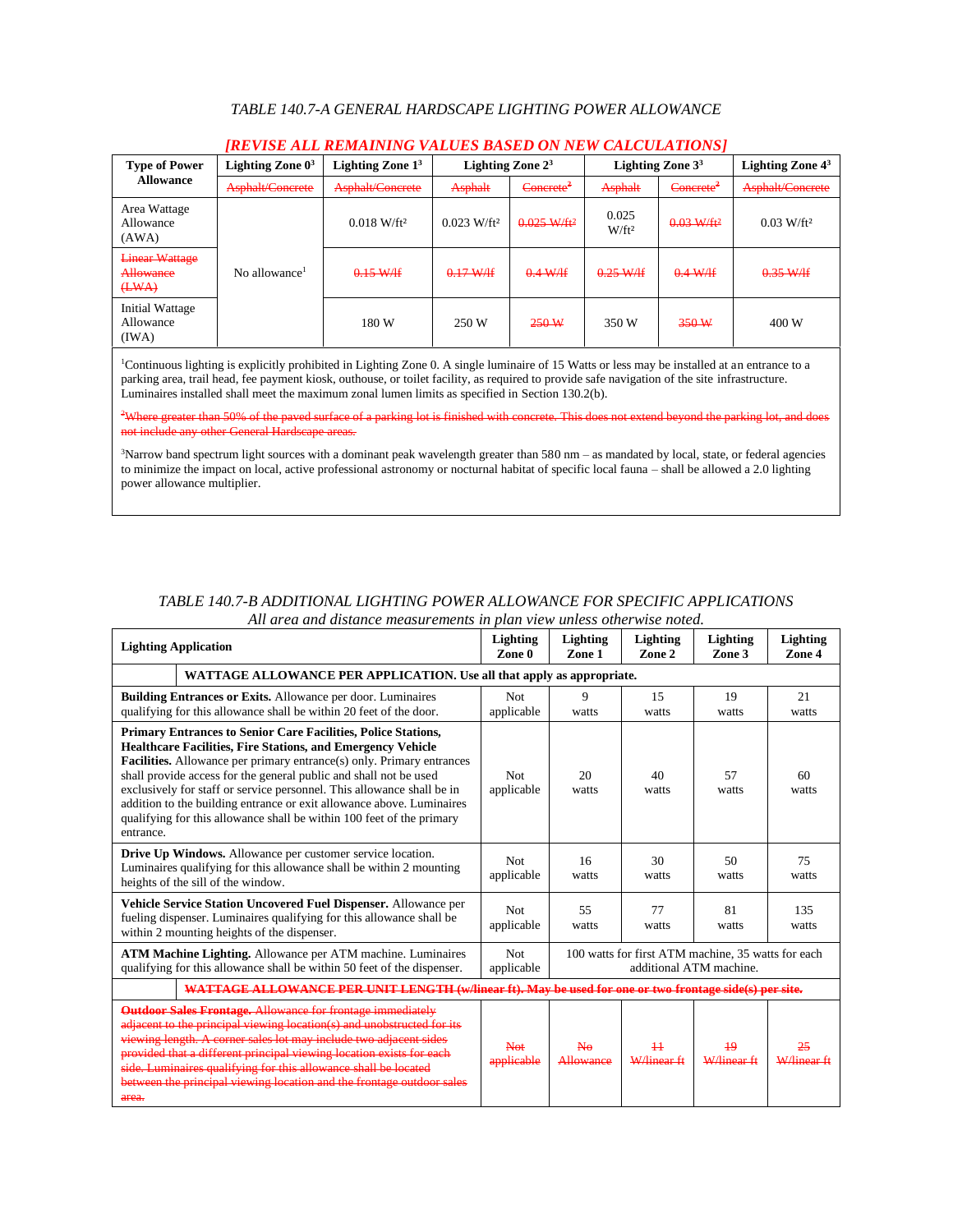|                                                                                                                                                                                                                                                                                                                                                                                                                    | WATTAGE ALLOWANCE PER HARDSCAPE AREA (W/ft <sup>2</sup> ). May be used for any illuminated hardscape area on the<br>site.                                                                                                                                                                                                                                                                                                 |                   |                             |                            |                            |                          |  |  |
|--------------------------------------------------------------------------------------------------------------------------------------------------------------------------------------------------------------------------------------------------------------------------------------------------------------------------------------------------------------------------------------------------------------------|---------------------------------------------------------------------------------------------------------------------------------------------------------------------------------------------------------------------------------------------------------------------------------------------------------------------------------------------------------------------------------------------------------------------------|-------------------|-----------------------------|----------------------------|----------------------------|--------------------------|--|--|
| Hardscape Ornamental Lighting. Allowance for the total site<br>illuminated hardscape area. Luminaires qualifying for this allowance<br>Not<br>N <sub>0</sub><br>0.007<br>0.013<br>shall be rated for 100 watts or less as determined in accordance with<br>applicable<br>$W/ft^2$<br>$W/ft^2$<br>Allowance<br>Section 130.0(d), and shall be post-top luminaires, lanterns, pendant<br>luminaires, or chandeliers. |                                                                                                                                                                                                                                                                                                                                                                                                                           |                   |                             |                            |                            | 0.019<br>$W/ft^2$        |  |  |
| WATTAGE ALLOWANCE PER SPECIFIC AREA (W/ft <sup>2</sup> ). Use as appropriate provided that none of the following<br>specific applications shall be used for the same area.                                                                                                                                                                                                                                         |                                                                                                                                                                                                                                                                                                                                                                                                                           |                   |                             |                            |                            |                          |  |  |
|                                                                                                                                                                                                                                                                                                                                                                                                                    | <b>Building Facades.</b> Only areas of building façade that are illuminated<br>shall qualify for this allowance. Luminaires qualifying for this<br>allowance shall be aimed at the façade and shall be capable of<br>illuminating it without obstruction or interference by permanent<br>building features or other objects.                                                                                              | Not<br>applicable | N <sub>0</sub><br>Allowance | 0.100<br>$W/ft^2$          | 0.170<br>$W/ft^2$          | 0.225<br>$W/ft^2$        |  |  |
|                                                                                                                                                                                                                                                                                                                                                                                                                    | <b>Outdoor Sales Lots.</b> Allowance for uncovered sales lots used<br>exclusively for the display of vehicles or other merchandise for sale.<br>Driveways, parking lots or other non sales areas shall be considered<br>hardscape areas even if these areas are completely surrounded by<br>sales lot on all sides. Luminaires qualifying for this allowance shall be<br>within 5 mounting heights of the sales lot area. | Not<br>applicable | 0.060<br>$W/ft^2$           | 0.210<br>W/ft <sup>2</sup> | 0.280<br>W/ft <sup>2</sup> | 0.485<br>$W/ft^2$        |  |  |
|                                                                                                                                                                                                                                                                                                                                                                                                                    | Vehicle Service Station Hardscape. Allowance for the total<br>illuminated hardscape area less area of buildings, under canopies, off<br>property, or obstructed by signs or structures. Luminaires qualifying<br>for this allowance shall be illuminating the hardscape area and shall<br>not be within a building, below a canopy, beyond property lines, or<br>obstructed by a sign or other structure.                 | Not<br>applicable | 0.006<br>$W/ft^2$           | 0.068<br>W/ft <sup>2</sup> | 0.138<br>$W/ft^2$          | 0.200<br>$W/ft^2$        |  |  |
|                                                                                                                                                                                                                                                                                                                                                                                                                    | Vehicle Service Station Canopies. Allowance for the total area<br>within the drip line of the canopy. Luminaires qualifying for this<br>allowance shall be located under the canopy.                                                                                                                                                                                                                                      | Not<br>applicable | 0.220<br>$W/ft^2$           | 0.430<br>$W/ft^2$          | 0.580<br>$W/ft^2$          | 1.010<br>$W/ft^2$        |  |  |
| under the canopy.                                                                                                                                                                                                                                                                                                                                                                                                  | Sales Canopies. Allowance for the total area within the drip line of<br>the canopy. Luminaires qualifying for this allowance shall be located                                                                                                                                                                                                                                                                             | Not<br>applicable | N <sub>0</sub><br>Allowance | 0.470<br>$W/ft^2$          | 0.622<br>$W/ft^2$          | 0.740<br>$W/ft^2$        |  |  |
| tunnel.                                                                                                                                                                                                                                                                                                                                                                                                            | Non-sales Canopies and Tunnels. Allowance for the total area<br>within the drip line of the canopy or inside the tunnel. Luminaires<br>qualifying for this allowance shall be located under the canopy or                                                                                                                                                                                                                 | Not<br>applicable | 0.057<br>$W/ft^2$           | 0.137<br>$W/ft^2$          | 0.270<br>$W/ft^2$          | 0.370<br>$W/ft^2$        |  |  |
|                                                                                                                                                                                                                                                                                                                                                                                                                    | Guard Stations. Allowance up to 1,000 square feet per vehicle lane.<br>Guard stations provide access to secure areas controlled by security<br>personnel who stop and may inspect vehicles and vehicle occupants,<br>including identification, documentation, vehicle license plates, and<br>vehicle contents. Qualifying luminaires shall be within 2 mounting<br>heights of a vehicle lane or the guardhouse.           | Not<br>applicable | 0.081<br>W/ft <sup>2</sup>  | 0.176<br>$W/ft^2$          | 0.325<br>$W/ft^2$          | <u>0.425</u><br>$W/f_12$ |  |  |